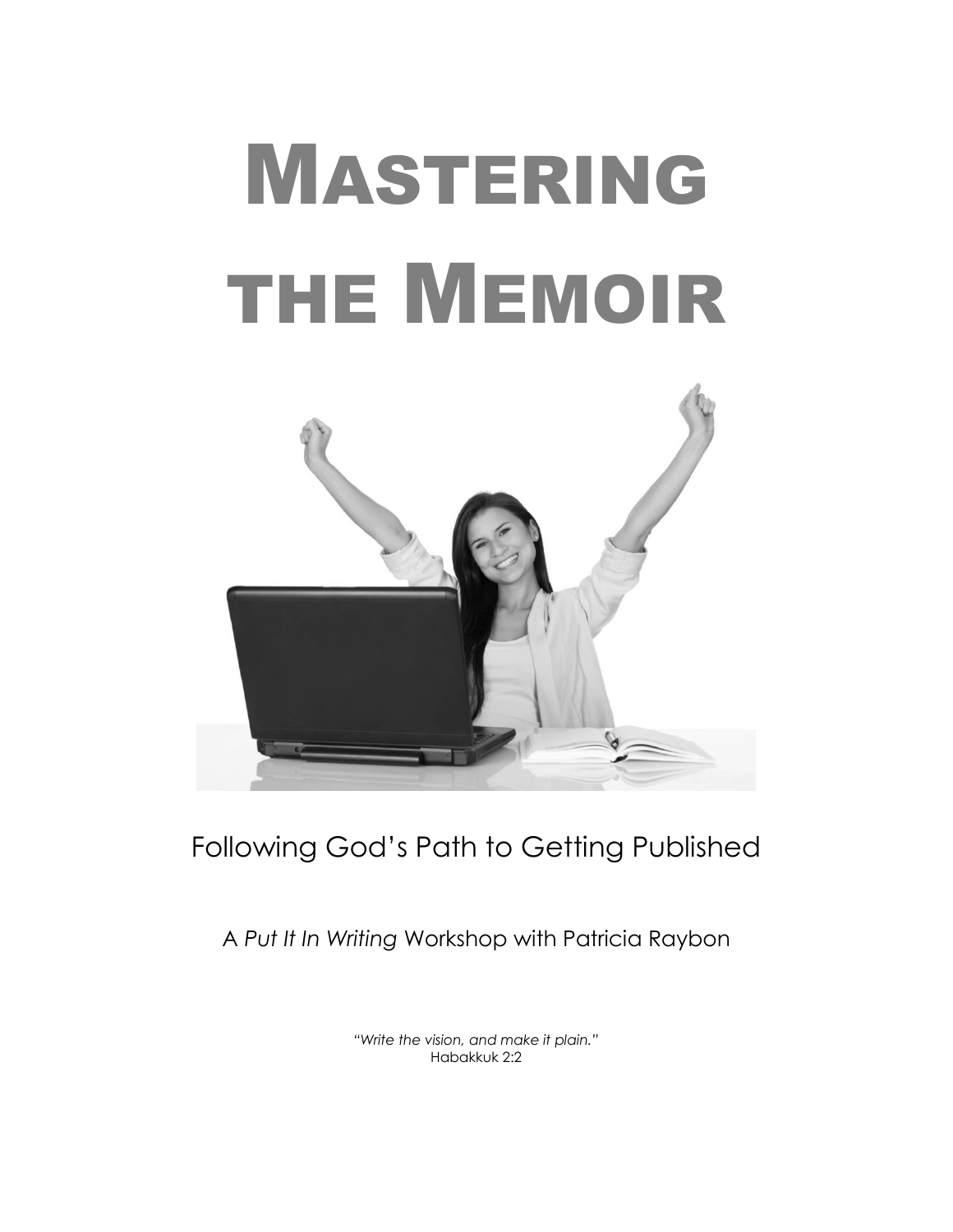## Tell My Story, For His Glory

Magazine Markets for Personal Essays

"The worker is worth his keep." Matthew 10:10

| Newsweek (My Turn column)           | \$1,000                         |
|-------------------------------------|---------------------------------|
| Faith Today                         | $$100 - $500$                   |
| Better Homes & Garden               | $$100 - $400$                   |
| Christian Home and School           | $$175 - $250$                   |
| FamilyFun (Disney)                  | \$1,300                         |
| Horse & Rider                       | $$150 - $1,000$                 |
| Presbyterians Today                 | $$75 - $300$                    |
| Guideposts Sweet 16                 | $$100 - $300$                   |
| Family Circle                       | $$1,000 - $2,500$               |
| Ski Magazine                        | \$300-\$700                     |
| Upper Room                          | \$25 per meditation             |
| New York Times Sunday Mag. \$1,000+ |                                 |
| Mountain House and Home             | \$200-\$650 assigned articles   |
| Outreach                            | \$375-\$500                     |
| Parenting                           | $$1,000-$3,000$                 |
| Nurseweek                           | $$200 - $800$                   |
| Farm and Ranch Living               | Up to \$300 (print/photo combo) |
| The Christian Century               | $$100 - $300$                   |
| AARP Magazine                       | Up to \$2,000                   |
|                                     |                                 |

(For complete list of all markets for writers, see *Writers Market 2016)*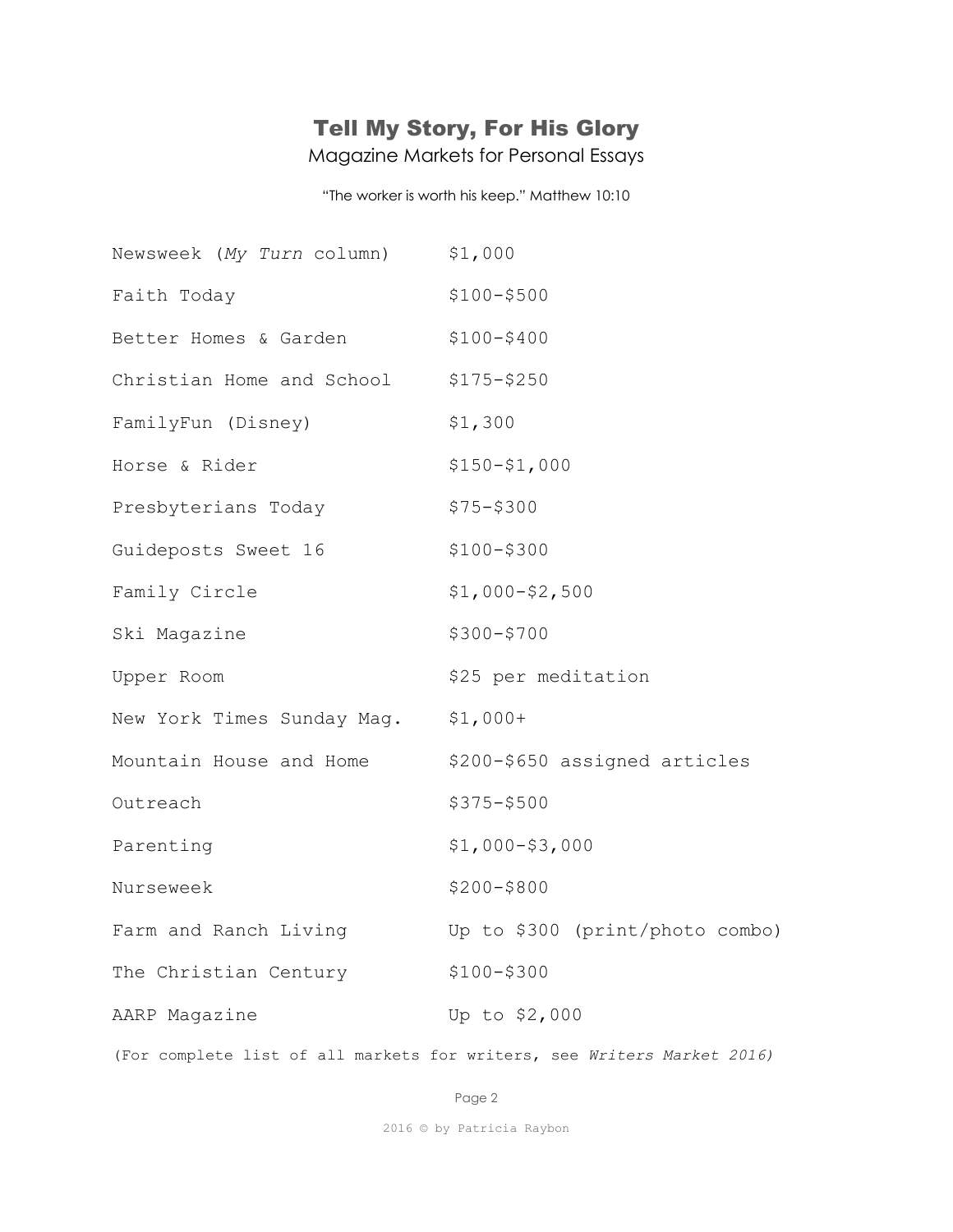

## Finding My Writer's Voice

**Who are you?** Make a list of all the people you are.

Consider you age. Gender. Ethnicity. Hometown. What's first on your list? What's last? Consider also your job, generation, financial status, special talent or skill, political identity, religion, birthplace, native tongue, birth order, health condition, state, city or region of residence, hobbies, passions, special experiences. What about your loves, joys, fears and even "hates." Check the most significant.

What personal stories illuminate your key identities? Your writer's voice lives in the best of your personal, real-life stories. Seek to claim that voice.

| $1\,.$          | $\,8$ .       |
|-----------------|---------------|
| $\mathfrak 2$ . | $\mathsf 9$ . |
| 3.              | $10$ .        |
| $4$ .           | $11$ .        |
| $5$ .           | $12$ .        |
| $\,$ 6 $\,$ .   | $13. \,$      |
| $\mathbf 7$ .   | $14$ .        |

Page 3

2016 © by Patricia Raybon

<sup>&</sup>quot;I knew you before I formed you in your mother's womb. Before you were born I set you apart and appointed you as my prophet to the nations." Jeremiah 1:5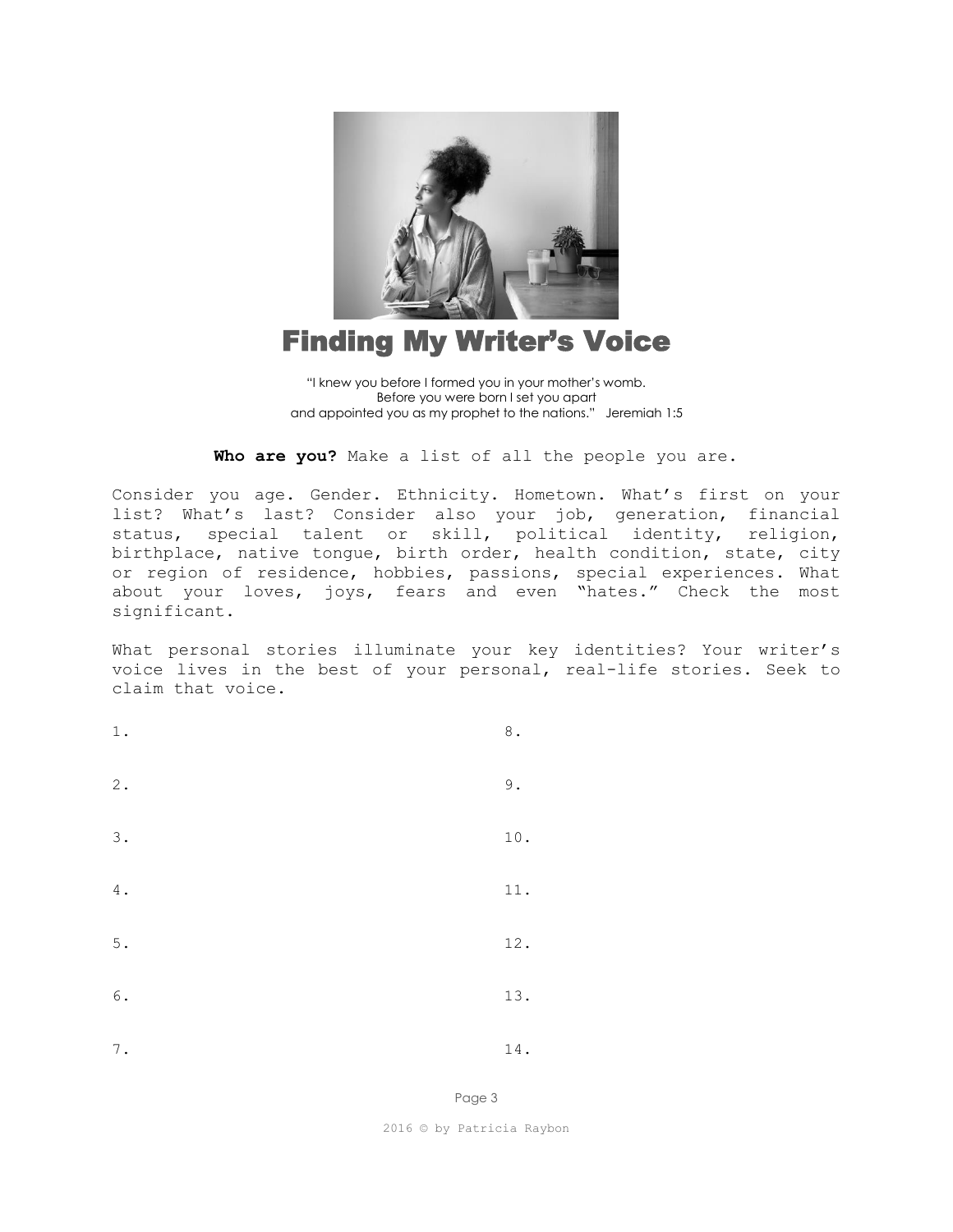

# Writing Checklist for Memoirs & Personal Essays

- Announce the dilemma or issue in the opening. (Don't make reader wait.)
- Use a narrative thread. Tell a story, using anecdotes. Or tell "little stories" throughout to move your essay along. (Don't just philosophize.) And please don't ramble aimlessly.
- Write "close" intimately, directly as if you are writing to a close, respected friend.
- Use regular, everyday language. Use simple words. Avoid fancy, pretentious, complicated words and wording. But use proper grammar always.
- Watch your syntax. (That means the order of words in a sentence.) Stick with simple, declarative sentences. Avoid complicated, convoluted sentence constructions.
- Write tight. Avoid clutter. Cut extra words.
- Under-write. Use restraint. No exclamation points should find their way into your piece.
- Write with *strong nouns and verbs*.
- Use word pictures. Show don't tell.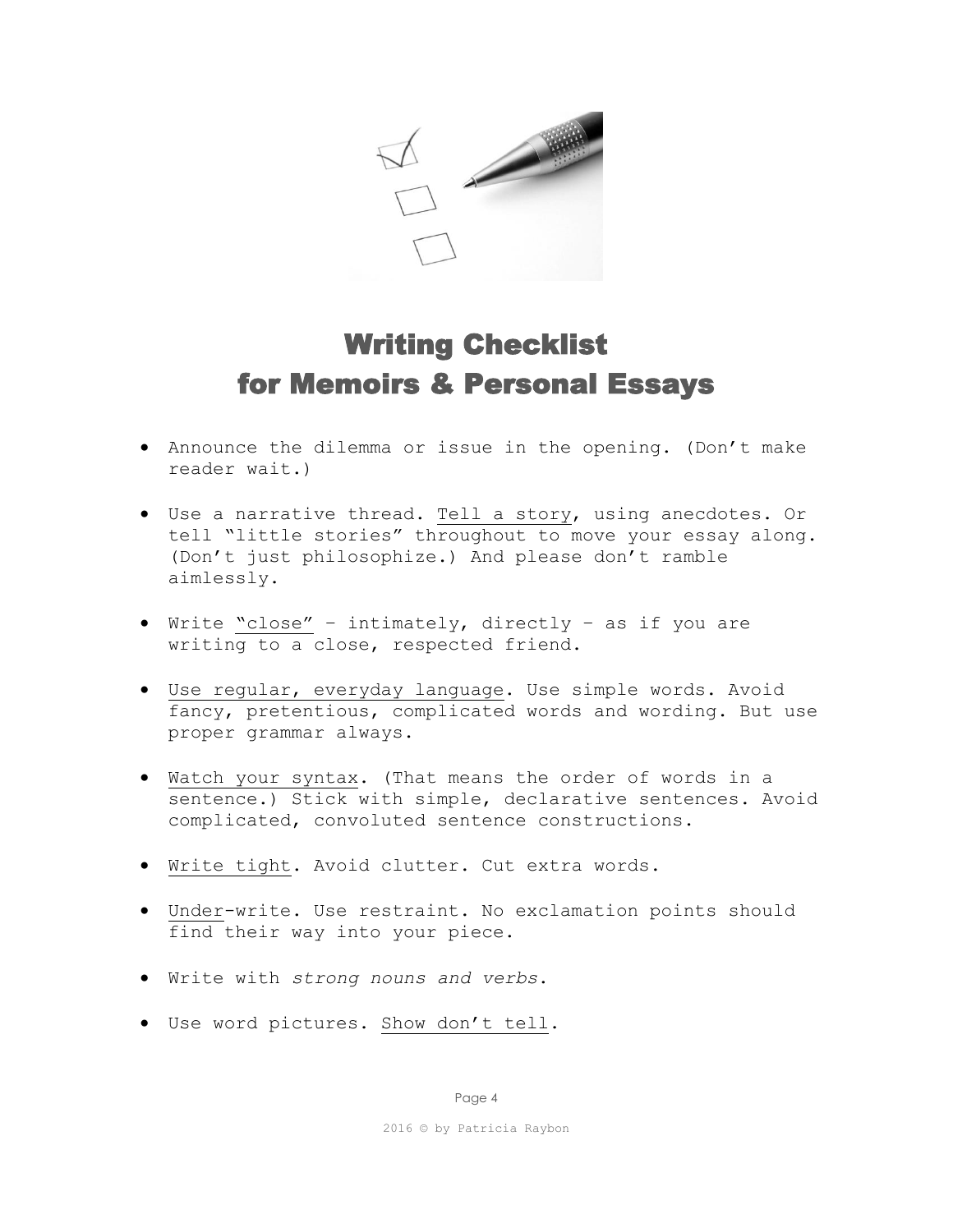

- Make every word count. Every word should have a reason for being on your paper. If it's extra, ditch it.
- Use active voice.
- After a while, start to reflect. Weigh in on what your situation means.
- Reveal by showing the turning point the moment or incident when things started to change. Show the change, again, by using one or two anecdotes.
- Resolve by showing how things ended up ideally with new understanding and insight on your part.
- Avoid hitting the reader over the head with a message. If you've written it right, readers will "get it."
- Sustain the piece. Don't start out strong then resort to loopy, soft, dull writing. Keep the writing tight, direct and clean from top to bottom.
- Nail the ending. Don't allow the piece to fade into mush. To end it, use:
	- A tie-back ending, referencing your essay's opening.
	- Or assert a conclusion, declaring or final thought.
	- Or make a point. Readers like a final "closer."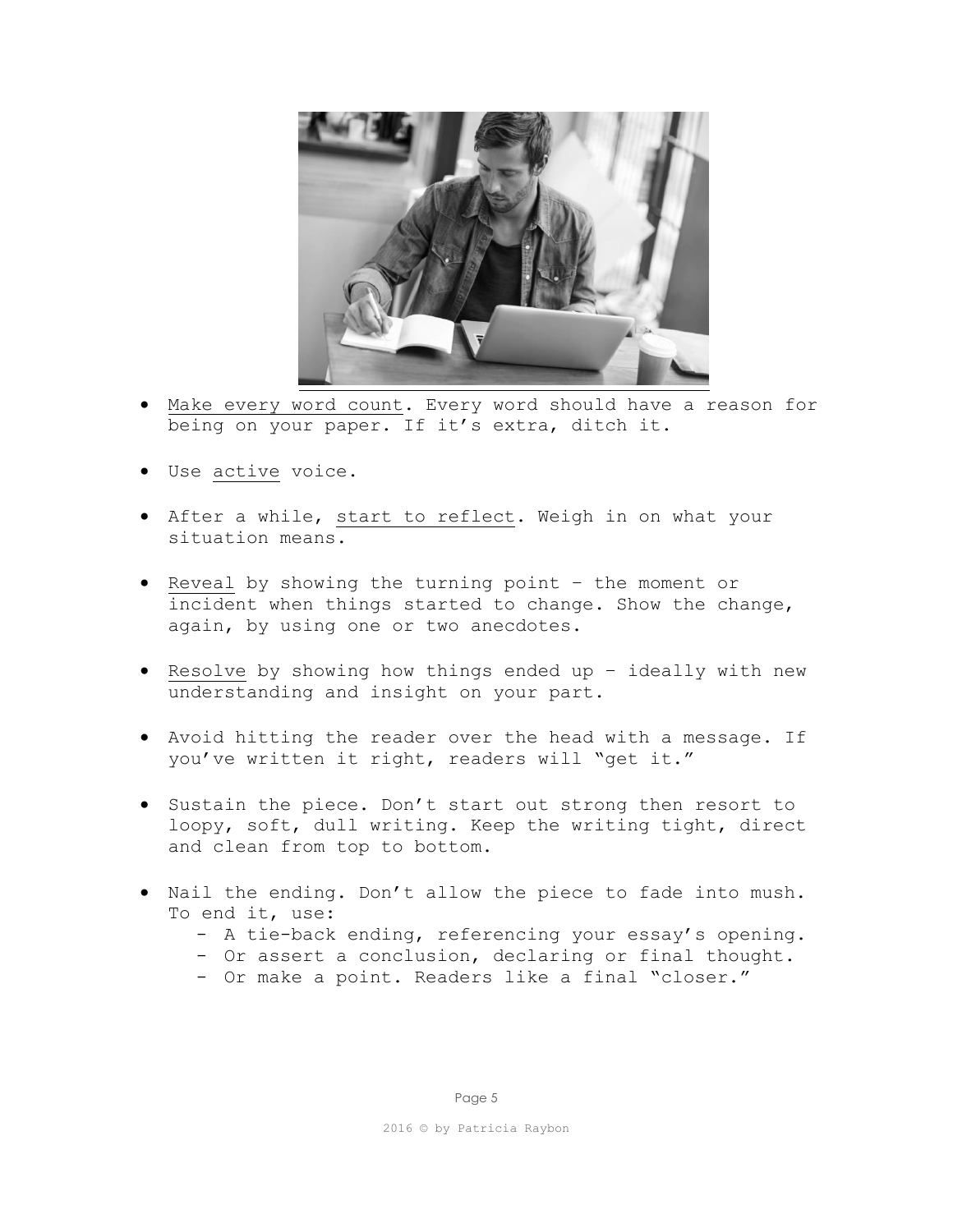### Memoir Bullet List



- **Every good memoir starts with a problem.** (In *Angela's Ashes*, it's childhood poverty. In *I Know Why the Caged Bird Sings*, it's racism. In *My First White Friend*, it's unforgiveness. In *I Told the Mountain to Move*, it's unanswered prayer. In *The Glass Castle*, it's neglectful parents. In *Girl, Interrupted,* it's mental illness. In *The Color of Water*, it's interracial family life. In *The Long Awakening*, it's rediscovery.)
- **Every good memoir features a strong desire line—and it's evident from the beginning**. What are you trying to figure out? To resolve? To unravel? That desire should be clear early on in the book. Revealing it soon lets readers know what journey they're joining and whether they want to sign on for the ride.
- **Every good memoir is honest.** Truth, candor, honesty and selfreflection are the bread and butter of memoir. Without openness, memoirs just don't work.
- **Every good memoir is courageous.** But the writer doesn't have to start out that way. You can say *I am afraid. I'm not even qualified to write. But I'm going to try.* Readers can relate.
- **Every good memoir is focused. Says memoirist Judith Barrington:** "An autobiography is the story *of a life*. Memoir, on the other hand, is a story *from a life*."
- **Every good memoir is narrative—**featuring a natural beginning, middle and ending, all of which combined are very pleasing to readers' instinctual love for a whole story.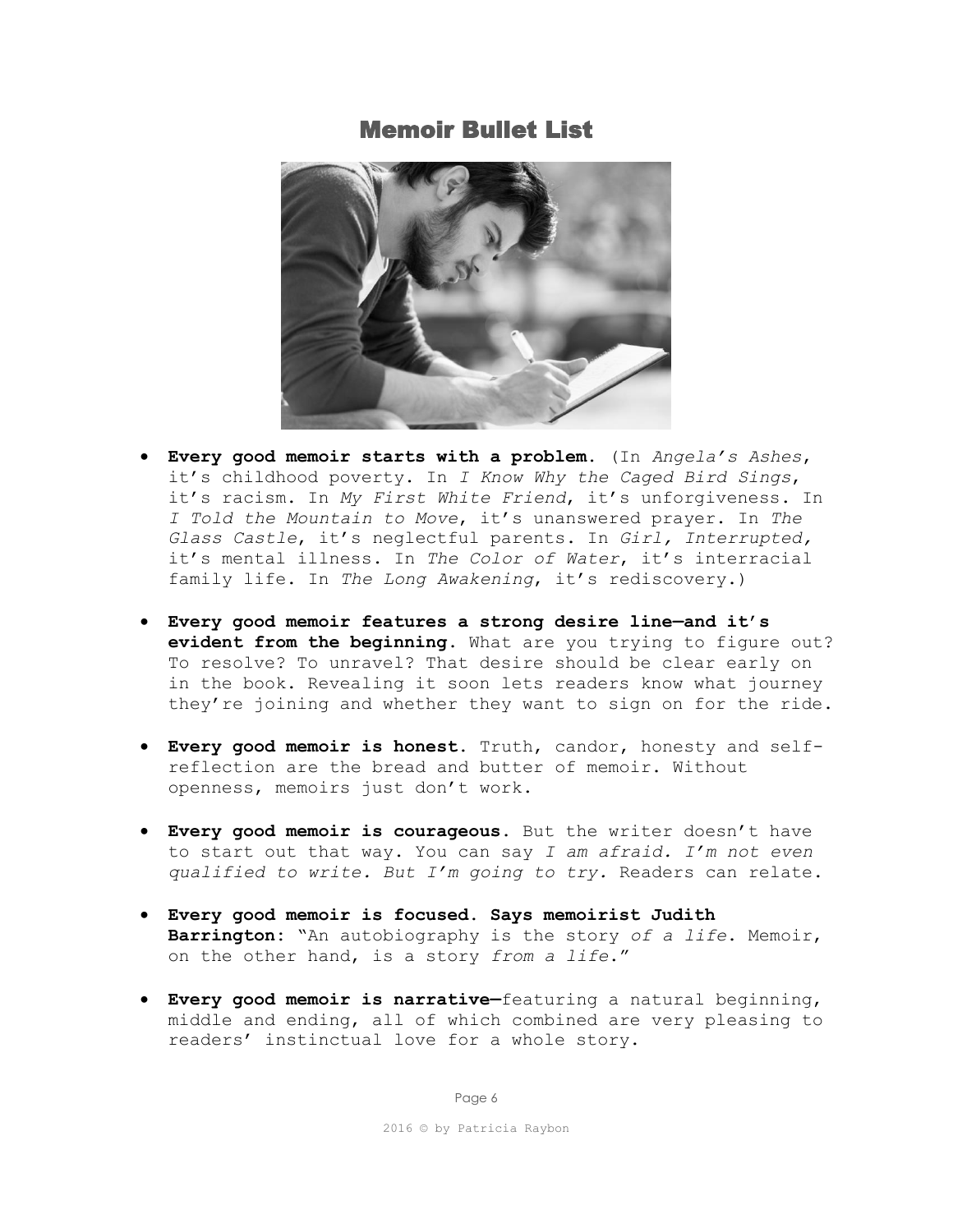- **Every good memoir tells stories.** Life is the memoirist's material. Even when you hit a road bump—such as trying to write about something you haven't talked about—you can write about that irony. Says William Zinsser of life: "It's your material." Life *is* your story. Use it.
- **Every good memoir then reflects on these personal stories.**  Good memoirs ponder over what happened, that is. They don't just tell what happened.
- **Every good memoir includes self-reflection**. In this way, the writer grows and develops during the course of the memoir gainer deeper insight about herself and sharing that insight with the readers.
- **Every good memoir is fair.** The writer isn't keeping score against others. The writer is trying to figure out the answers to her own interesting and compelling problems, shortcomings, mistakes, choices. So while she may she may show others not being at their best, the good memoirist always turns the spotlight on herself. Now what about me?
- **Every good memoir uses sensory detail.** So her stories share how things look, fell, taste, sound—both in tactile ways and emotional ways.
- **Every good memoir teaches.** They show the writer digging into the problem as she seeks to understand it. Then it shows her reaction to what she is learning.
- **Every good memoir develops over time.** The writer explores the subject or problem-step by step, aspect by aspect-allowing the story to unfold in a satisfying, not-rushed way.
- **Every good memoir is itinerant,** meaning it is a journey—where you start the process of exploring the subject, not sure exactly where it is going to take you but being willing to start down the path and see where it leads.
- **Every good memoir is theological.** What does my story say about God? Or what I understand about God? Good memoirs tackle such questions, even if faith isn't the main focus of the memoir. Good memoirs don't start out knowing it all; they search for the answer—then share it. Now, that's a *good* memoir.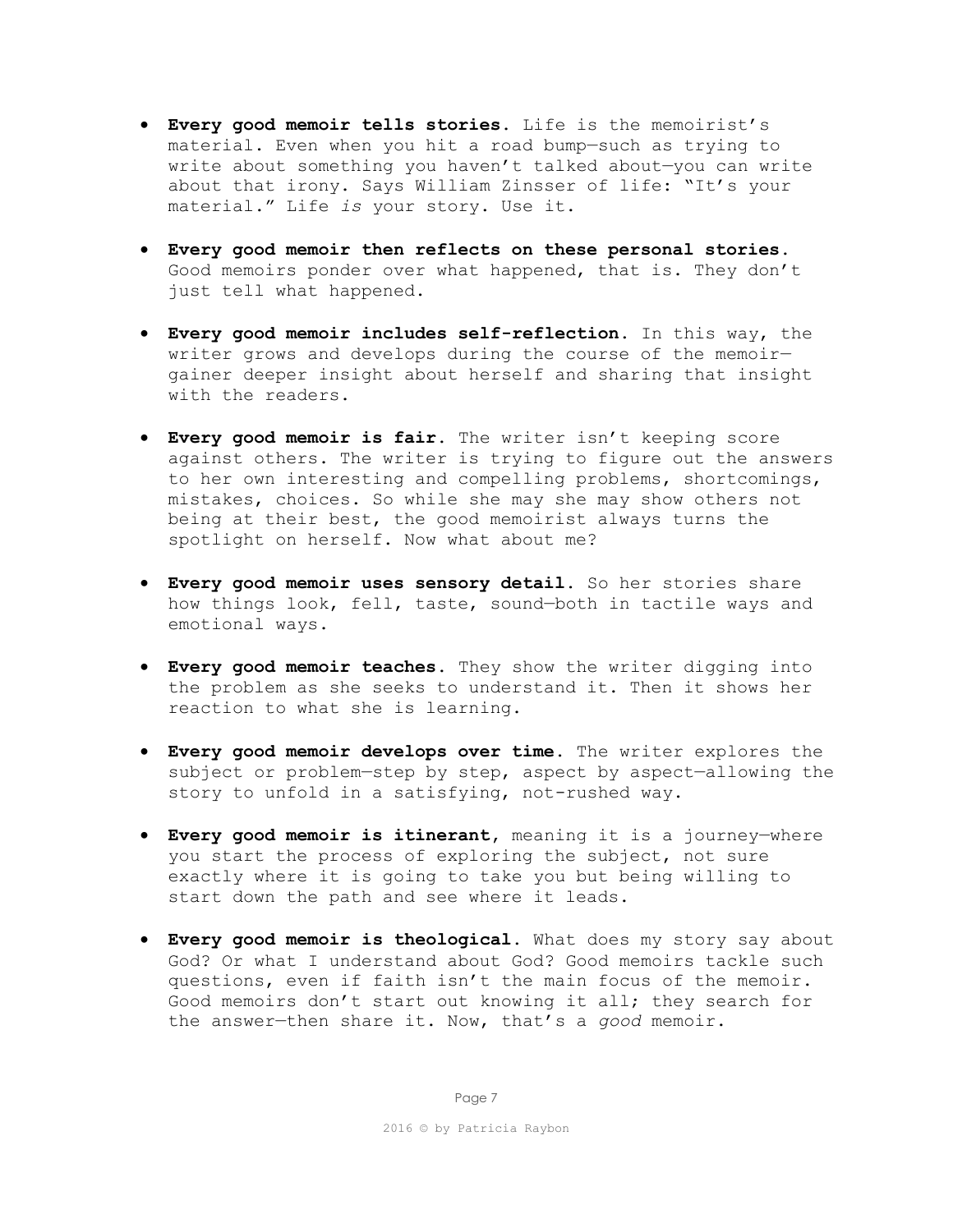## Things That Work 10 Craft Rules for Good Writing

"Commit your work to the LORD, and your plans will succeed." Proverbs 16:3

#### 1. **Use simple declarative sentences.**

They're the strongest sentence form. Period. Why? They declare. Here's the order: Subject, verb, object.

#### 2. **Think small.**

Write in human terms, not cosmic terms. Concrete details, not abstractions, carry the day.

#### 3. **Think big.**

Consider the larger meaning of your piece. Show the trees. Slowly reveal the forest.

#### 4. **Tell the truth.**

 Nothing is "bigger" in a story than the truth. If the coffee table is dusty or the head is bald – and it serves your story – tell it.

#### 5. **Write with nouns and verbs.**

 Adverbs and adjectives are the weakest parts of speech.

#### 6. **Tell stories. Tell stories. Tell stories.**

 Anecdotes are concrete. Concepts standing alone are abstract. They discourage reader engagement and reader enjoyment.

#### 7. **Practice good carpentry.**

 Pound the nails in straight. That's Zinsser's advice. Build one solid piece with all the basics intact. Then add decoration sparingly – if at all.

#### 8. **Maintain unity.**

 Unity of pronoun. Unity of tense. Unity of mood. Unity of purpose. Digress and you're dead.

#### 9. **Keep things lean and spare.**

 Verbosity and fat weigh down writing. Half our words in a first draft are dispensable. Trim them. In short, practice restraint.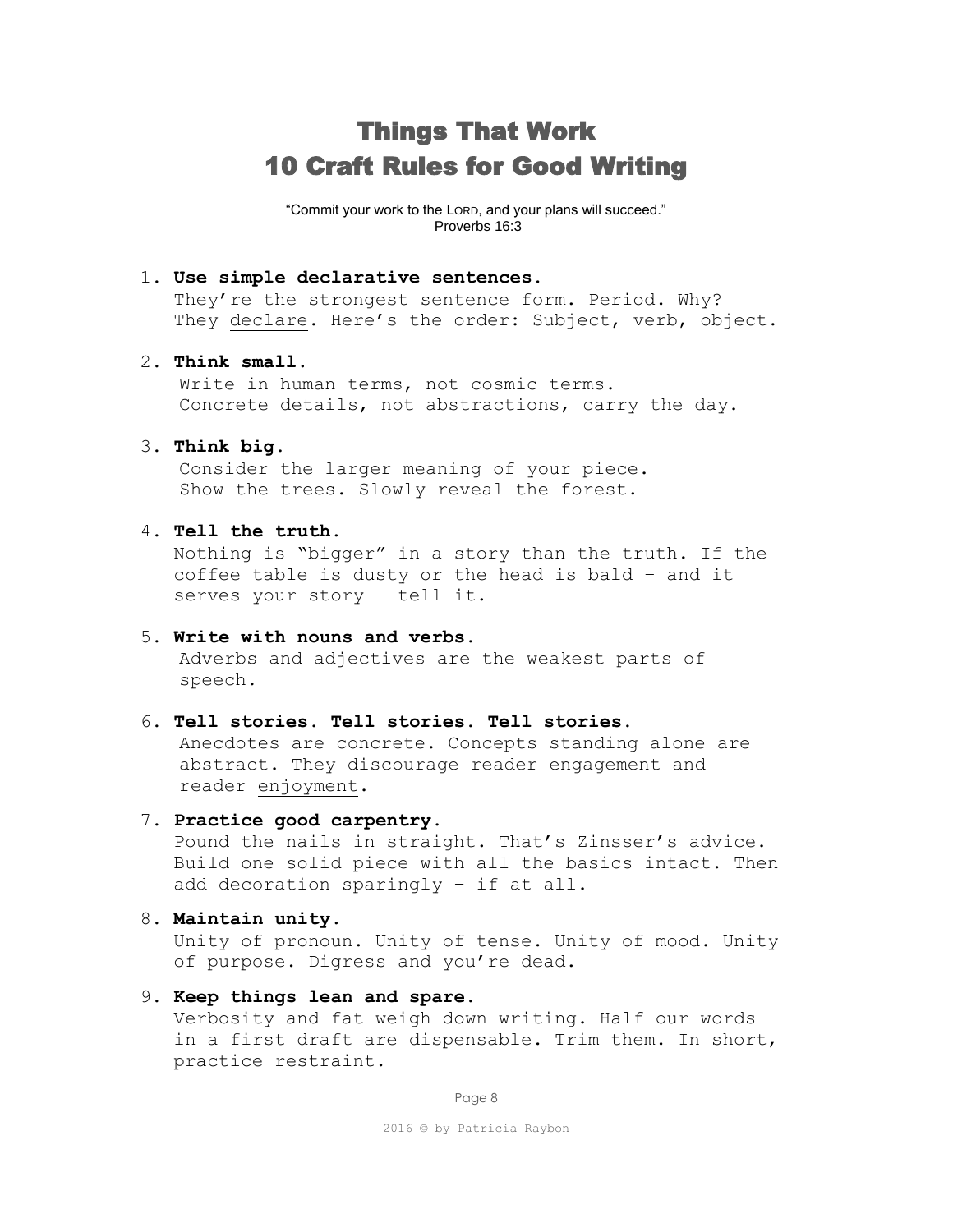#### 10.**Fire your censors.**

 Kick your "thought police" out of your writing space. Forget that someone you know may say "Tsk. Tsk." Get to the core of what you really want to say – then say it. You can always edit later. But first, get it on paper.

11.**Get 'em in the tent.** Write to the audience.

Pull in readers with a dilemma that appeals from the first sentence, and don't let go 'til the last. But first, get 'em in. That's award-winning author Rick Reilly's advice. Don't lumber into stories. Hit the go pedal and keep running hot until the piece ends. Remember, lukewarm sinks.

12.**Do the math.**

 Did this say "10 Craft Rules for Good Writing"? Always check the numbers.

#### **Bonus Tips:**

13.**Never write a sentence you've seen before.**  *He was fast as lightning?* No. Writer Rick Reilly says it this way:  *He was fast as rent money.*

Now how would *you* write such a sentence?

14. **Remembe**r. Somebody is dying for your story. "Re-member" that person or that person's situation by knitting together the pieces of your solution in a story. If you have figured out something, write it.

#### 15. **Live a great life.**

Alas, Hemingway said it best. "Writing is not a full-time occupation." Live deep, read lots, love well, greet strangers, laugh, sing, travel, play, get in hot water, figure a way out, help, think, pray, say thank you. When we do, stories find us.